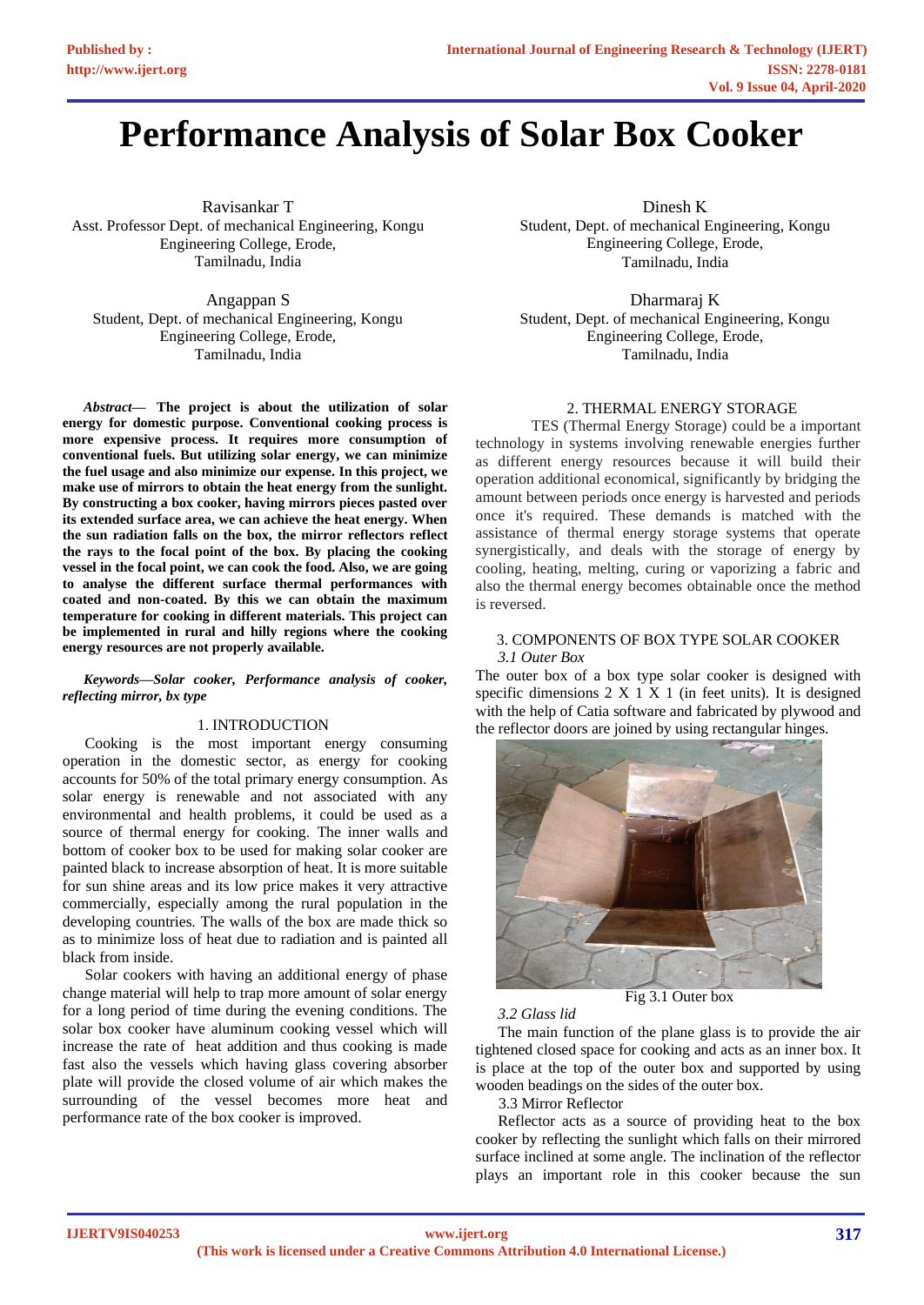radiation reaching the earth's surface at an angle needs to be diverted into the solar box cooking vessel. This reflector is placed at inclination angle by means of stainless-steel hooks which is screwed in the surface of outer box.



Fig 3.2 Mirror Reflector

### *3.4 Phase Change Material*

Phase change material changes it state from one form to another by maintain the process of heat addition and rejection to the substance. Paraffin wax is a kind of material which changes into solid when heat is liberated from the substance and changes into liquid when heat is added to them and this happens until phase change capacity of material remains in it.



#### *3.5 Cooking vessel*

The cooking pot with glass lid is more suitable for solar cooking because the air tightened lid will help to increase the cooking rate. It is mainly manufactured by stainless steel, because it is safe and durable and glass lid retains more heat. It permits cooking process to be observed through glass without lifting lid.

#### *3.6 Temperature sensors*

Temperature sensors are going to used in this project to measure the temperature of solar cooker. Thermocouple is used and it's principle is seebeck effect which says that two



Fig 3.4 Temperature sensor and battery

dissimilar metal wires are connected in two different temperatures hot and cold junction and emf is generated which measures the change in temperature.

### 4 .CONSTRUCTION AND ASSEMBLY OF THE **COMPONENTS**

This is to describe the detailed construction procedure of the solar box cooker. It consists of three section; the wooden box frame, the mirror reflector and the Aluminium foil with PCM. The construction of the solar box cooker, based on the initial design sketches, materials were brought, in which the detail explanation are given below:

Aluminum foil of (2 pieces)  $30 \text{cm} \times 60 \text{cm}$  and (2 pieces)  $30cm \times 30cm$  with 2mm thickness were fixed. The wooden box frames were to be made with the plywood materials (2 pieces) 60cm  $\times$  30cm  $\times$  30cm and (2 pieces) 30cm  $\times$  30cm  $\times$ 30cm. The stone pebbles, phase change materials and cooking vessel were kept inside the wooden box. The plywood pieces can be connected with nail, hinges and hook. The mirror reflector with dimensions of  $28 \text{cm} \times 58 \text{cm}$  was used as the emitting radiation where the mirror piece is glued. An Aluminium foil absorber helps to cooking vessel was placed in the box when cooking.



Fig 4.1 Solar box cooker

#### 5. EXPERIMENTAL READINGS *5.1 TEMPERATURE OF BLACK COATED PRESSURE COOKER*

The following table 5.1 shows the temperature readings of the black coated pressure cooker. The temperature is measured by keeping the water inside the black coated cooker. The measured temperature is plotted versus time.

Table 5.1 Black coated pressure cooker temperature readings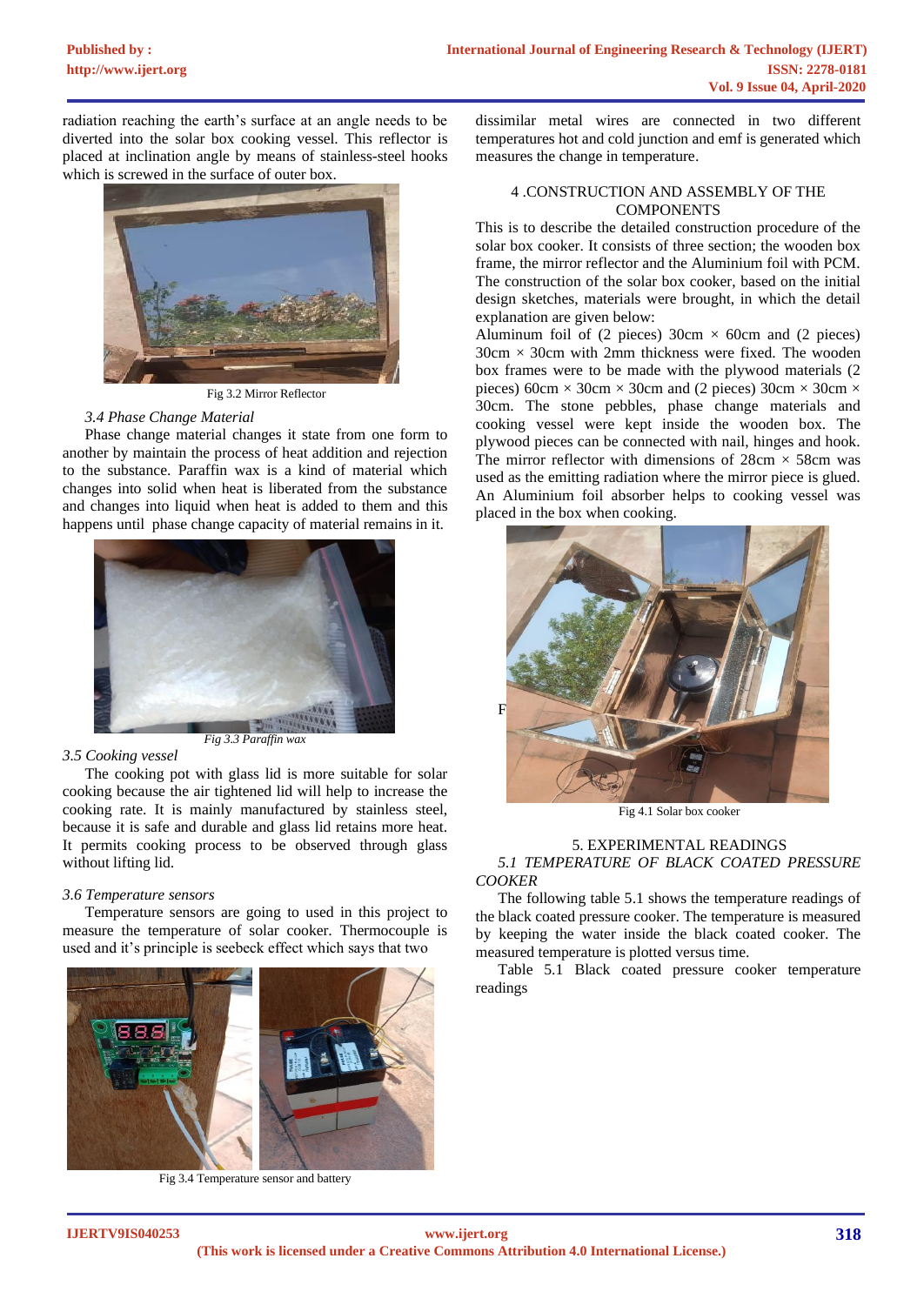| S.NO              | TIME (min) | TEMPERATURE(°C) |  |
|-------------------|------------|-----------------|--|
| 1.                | 1:50 PM    | 40.1            |  |
| $\overline{2}$ .  | 2:00 PM    | 46.9            |  |
| 3.                | $2:10$ PM  | 49.7            |  |
| 4.                | 2:20 PM    | 52.2            |  |
| 5.                | 2:30 PM    | 55.0            |  |
| 6.                | 2:40 PM    | 61.1            |  |
| 7.                | 2:50 PM    | 65.3            |  |
| 8.                | 3:00 PM    | 69.2            |  |
| 9.                | 3:10 PM    | 76.0            |  |
| $\overline{10}$ . | 3:20 PM    | 78.5            |  |



Fig 5.1 Time vs Temperature of black coated pressure cooker

5.2 TEMPERATURE OF COOKER WITH PARAFFIN WAX AND STONE PEBBLES

The following Table 5.2 shows the temperature readings of the phase change material (paraffin wax) with stone pebbles. The temperature is measured by keeping the water inside the PCM (Paraffin wax) with stone pebbles.

Table 5.2 Pressure cooker with paraffin wax and stone pebbles

| S.NO             | TIME (min) | TEMPERATURE(°C) |  |
|------------------|------------|-----------------|--|
| 1.               | 1:40 PM    | 55.2            |  |
| 2.               | 2:00 PM    | 65.3            |  |
| $\overline{3}$ . | 2:20 PM    | 66.4            |  |
| 4.               | 2:40 PM    | 69.8            |  |
| 5.               | 3:00 PM    | 73.8            |  |
| 6.               | 3:20 PM    | 79.1            |  |
| 7.               | 3:40 PM    | 84.0            |  |
| 8.               | 4:00 PM    | 89.1            |  |
| 9.               | 4:20 PM    | 90.1            |  |
| 10.              | 4:30 PM    | 92.7            |  |
| 11.              | 4:50 PM    | 94.1            |  |

# **TIME VS TEMPERATURE**



Fig 5.2 Time vs Temperature of black coated cooker with paraffin wax and stone pebbles

### 5.3 TEMPERATURE OF BLACK COATED COOKER WITH PARAFFIN WAX

The following Table 5.3 shows the temperature readings of the black coated pressure cooker with PCM. The temperature is measured by keeping the water inside the black coated pressure cooker with PCM.

Table 5.3 Black coated cooker Temperature with paraffin wax as phase change material